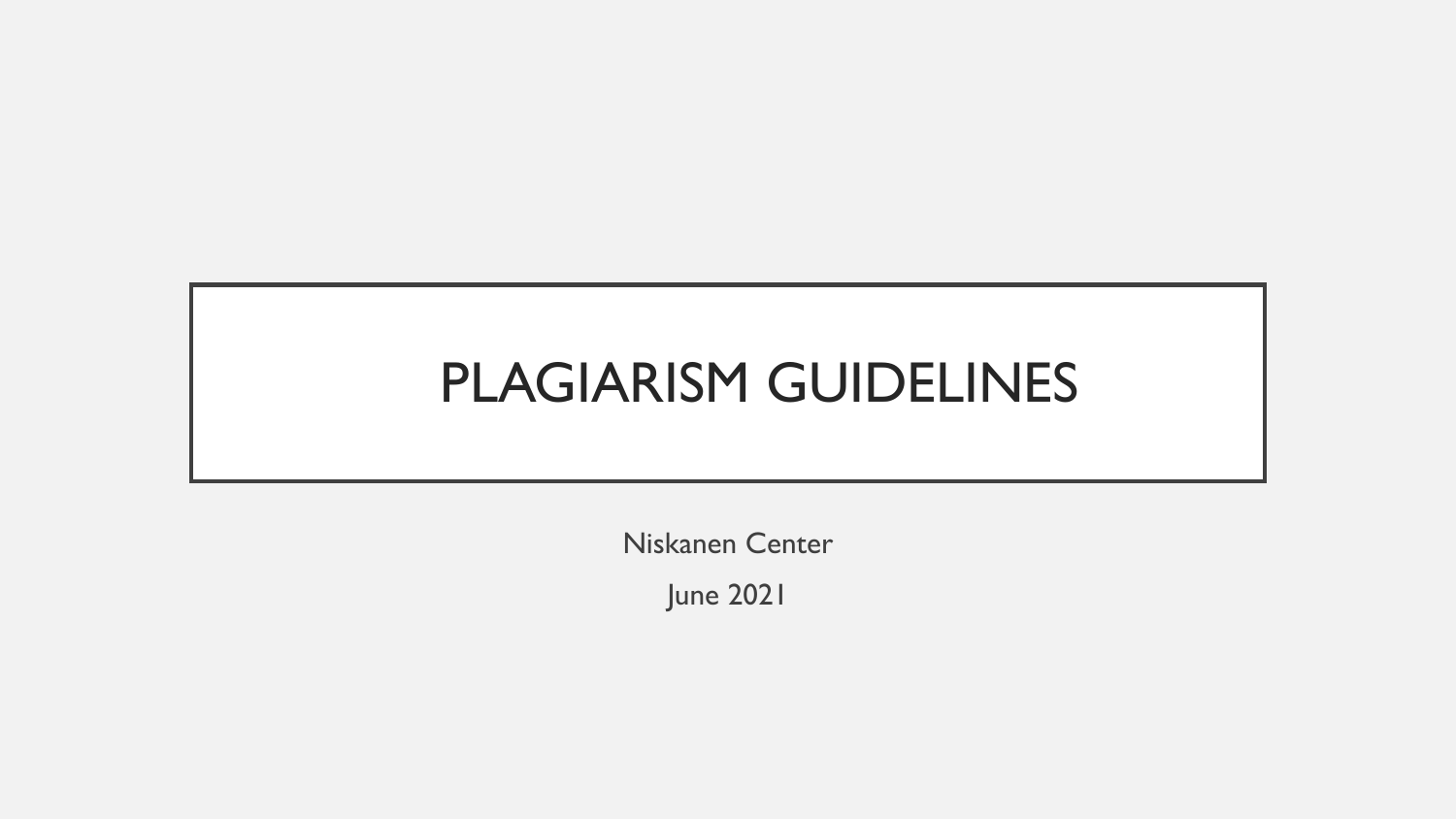### PERFORMANCE EXPECTATIONS

- Per the employee handbook:
	- Policy staff are expected to spend 40 percent of their time on their own research and writing
	- The quality of the Niskanen Center's work should meet the highest standards in academia: factual, well-written, intelligently analyzed, and accessible to the intended audience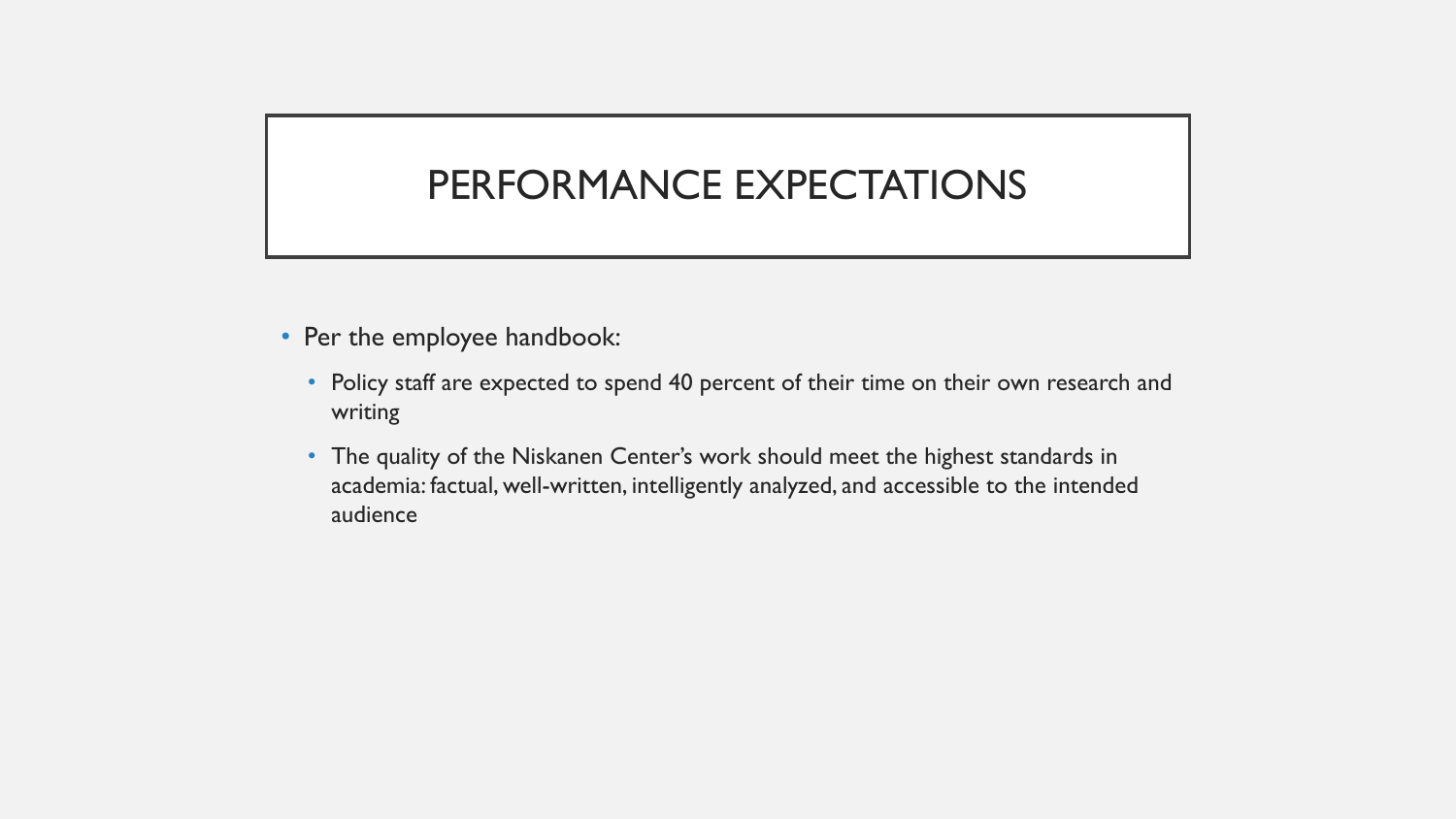### ORIGINAL RESEARCH AND WRITING

- The highest standards of research and writing necessitate original work
- Plagiarism is the opposite of original work: it is the representation of another author's language, thoughts, ideas, or expressions as one's own work
	- Direct plagiarism
	- Self plagiarism
	- Mosaic plagiarism
	- Accidental plagiarism
	- (Source: Bowdoin College)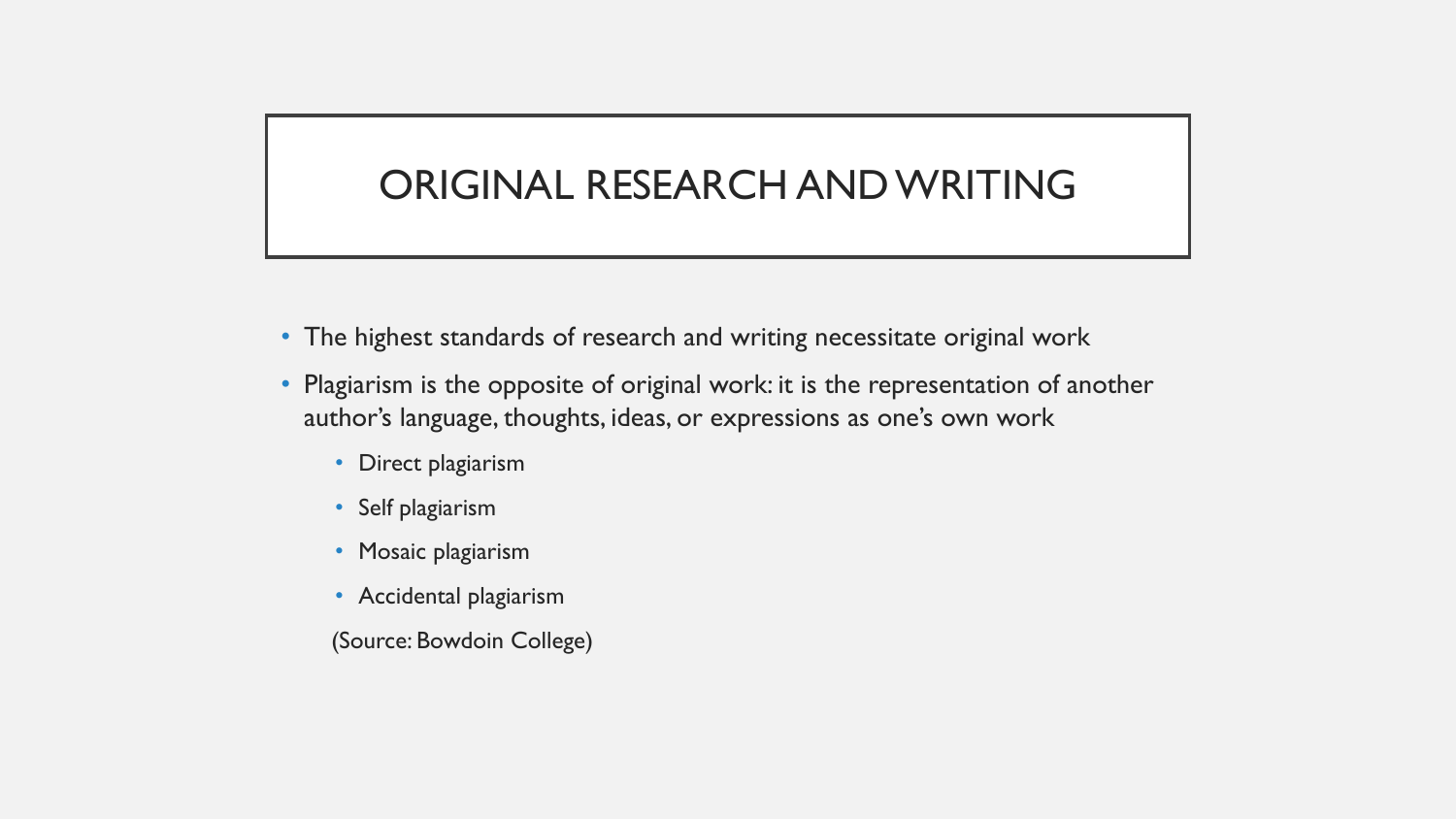#### DIRECT PLAGIARISM

Source: Bowdoin College

- Direct plagiarism is the word-for-word transcription of another's work, without attribution and without quotation marks.
- Deliberate plagiarism of another's work is grounds for termination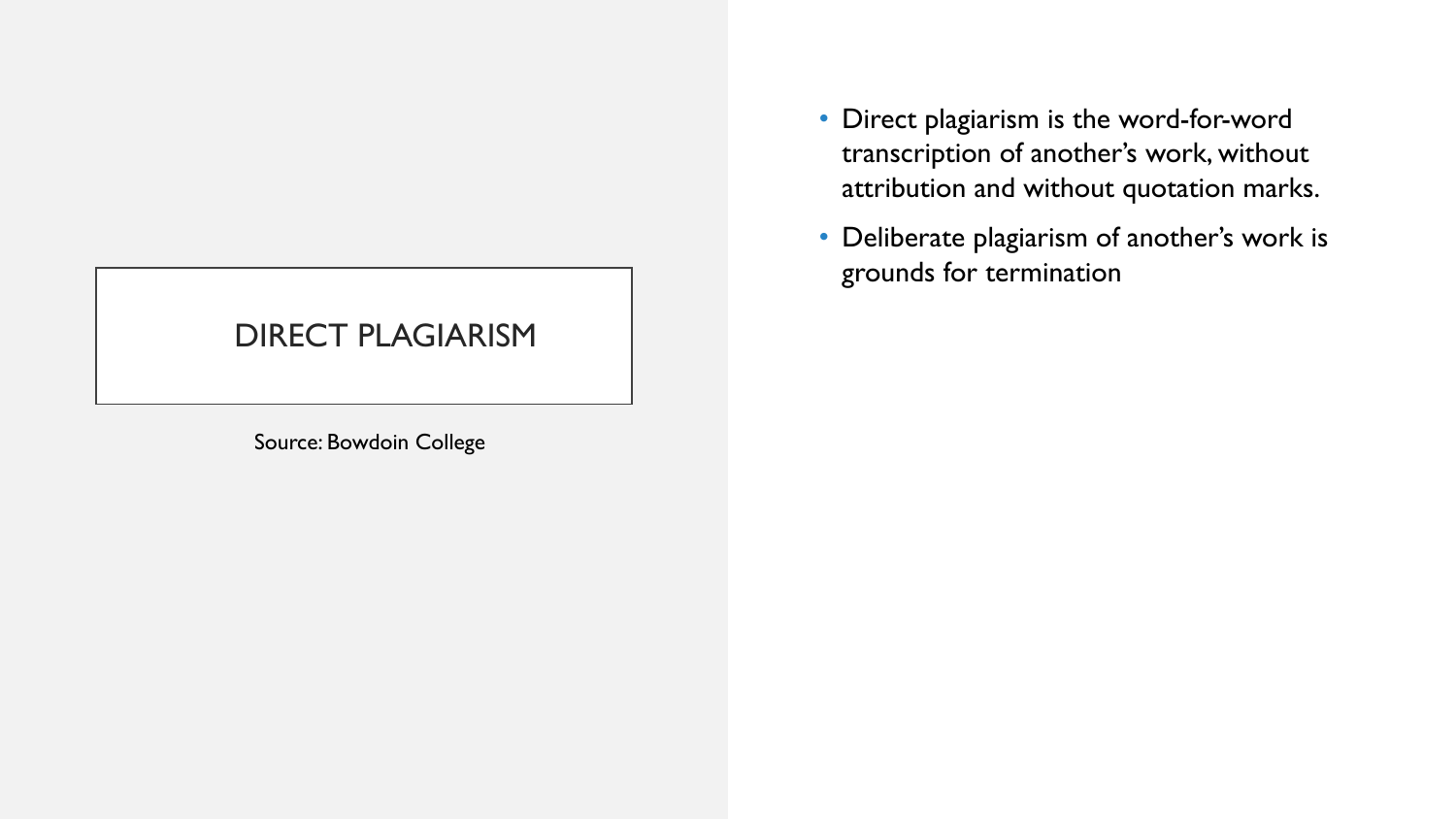#### SELF PLAGIARISM

Source: Bowdoin College

- Self-plagiarism occurs when you use previous work in a new publication without proper citation.
	- EXAMPLE 1: If you are using language from a commentary you previously published in a Mailchimp, you must link to your own work.
	- EXAMPLE 2 (consider context/messaging): Using language from a Niskanen report in a one-pager for a Hill office, use your discretion in determining whether to link or footnote the source.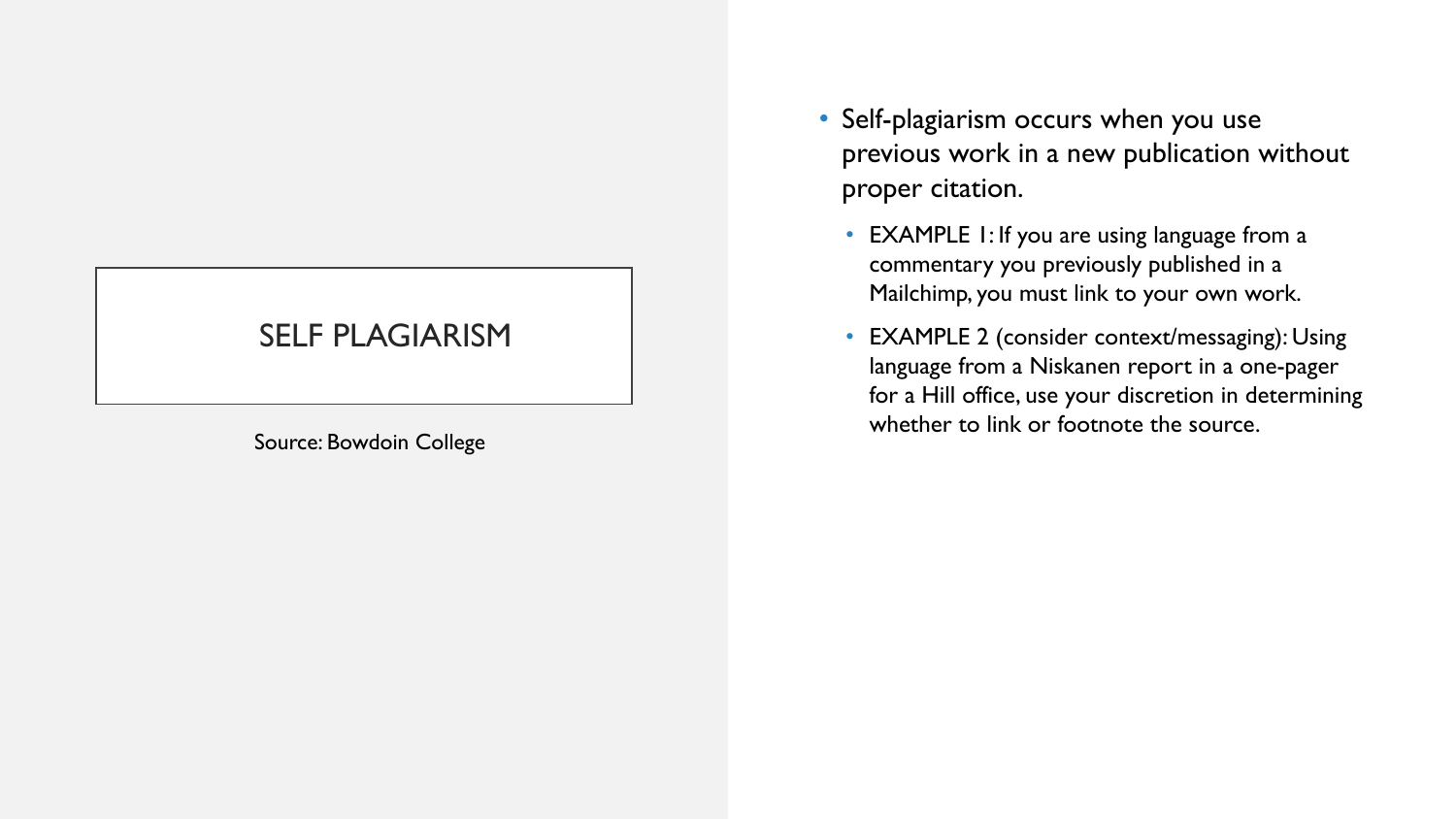#### MOSAIC PLAGIARISM

Source: Bowdoin College

- Mosaic plagiarism occurs when you borrow phrases from a source without using quotation marks, or
- Find synonyms for the author's language while keeping to the same general structure and meaning of the original
- Sometimes called "patch writing," this kind of paraphrasing, **whether intentional or not**, is not acceptable, even with proper citation
- EXAMPLE:
	- *•* "Barack and I were raised with so many of the same values: that you work hard for what you want in life; that your word is your bond and you do what you say you're going to do; that you treat people with dignity and respect, even if you don't know them, and even if you don't agree with them" (Michelle Obama, 2008).
	- *•* "From a young age, my parents impressed on me the values that you work hard for what you want in life, that your word is your bond and you do what you say and keep your promise, that you treat people with respect" (Melania Trump, 2016).
	- Hard work  $=$  success; honesty; respect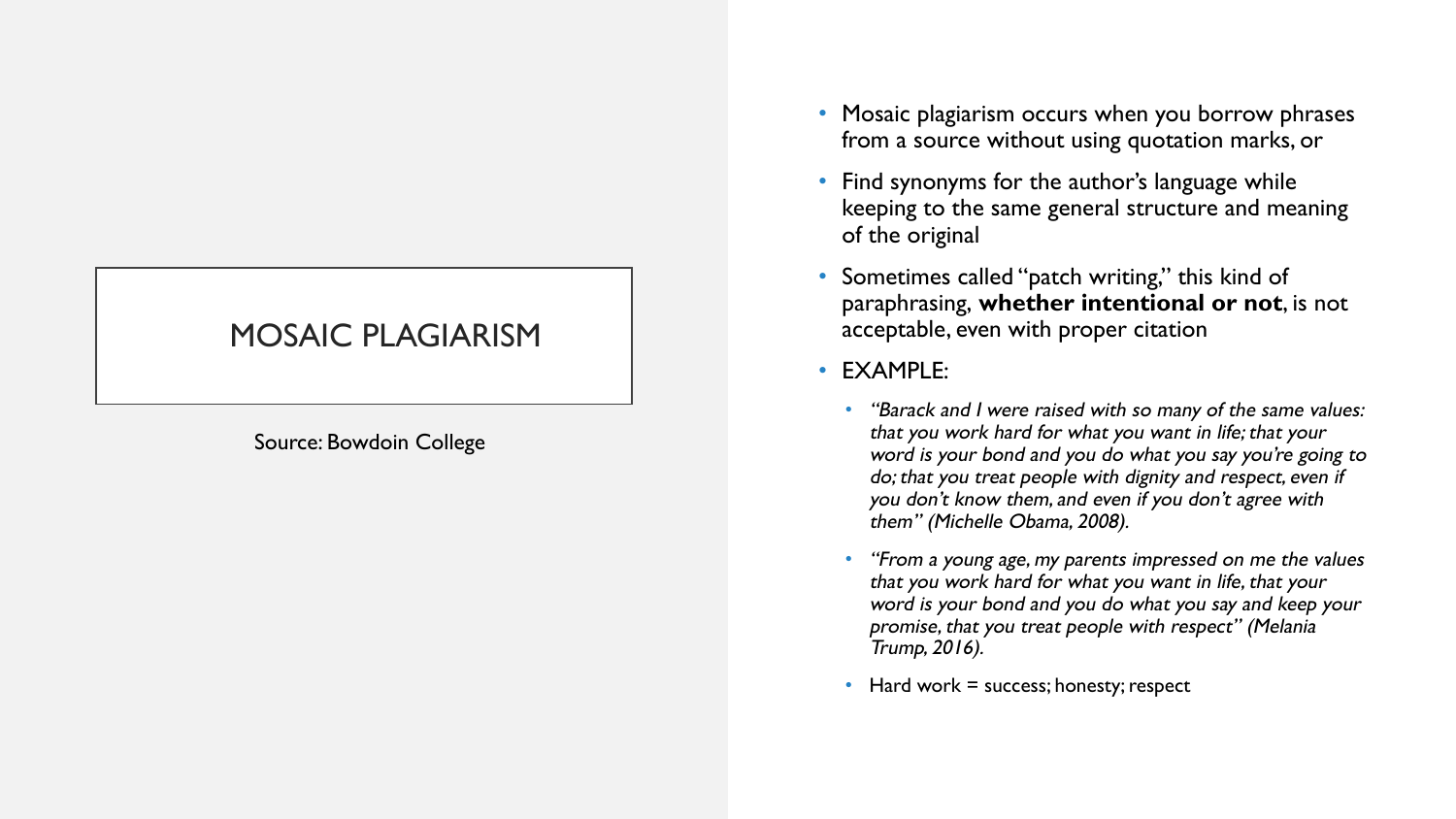#### ACCIDENTAL PLAGIARISM

- Accidental plagiarism occurs when a person neglects to cite their sources, or misquotes their sources, or unintentionally paraphrases a source by using similar words, groups of words, and/or sentence structure without attribution.
- Lack of intent does not absolve Niskanen authors of responsibility for plagiarism.
- We will take cases of accidental plagiarism Source: Bowdoin College<br>
Source: Sowdoin College<br>
Seriously.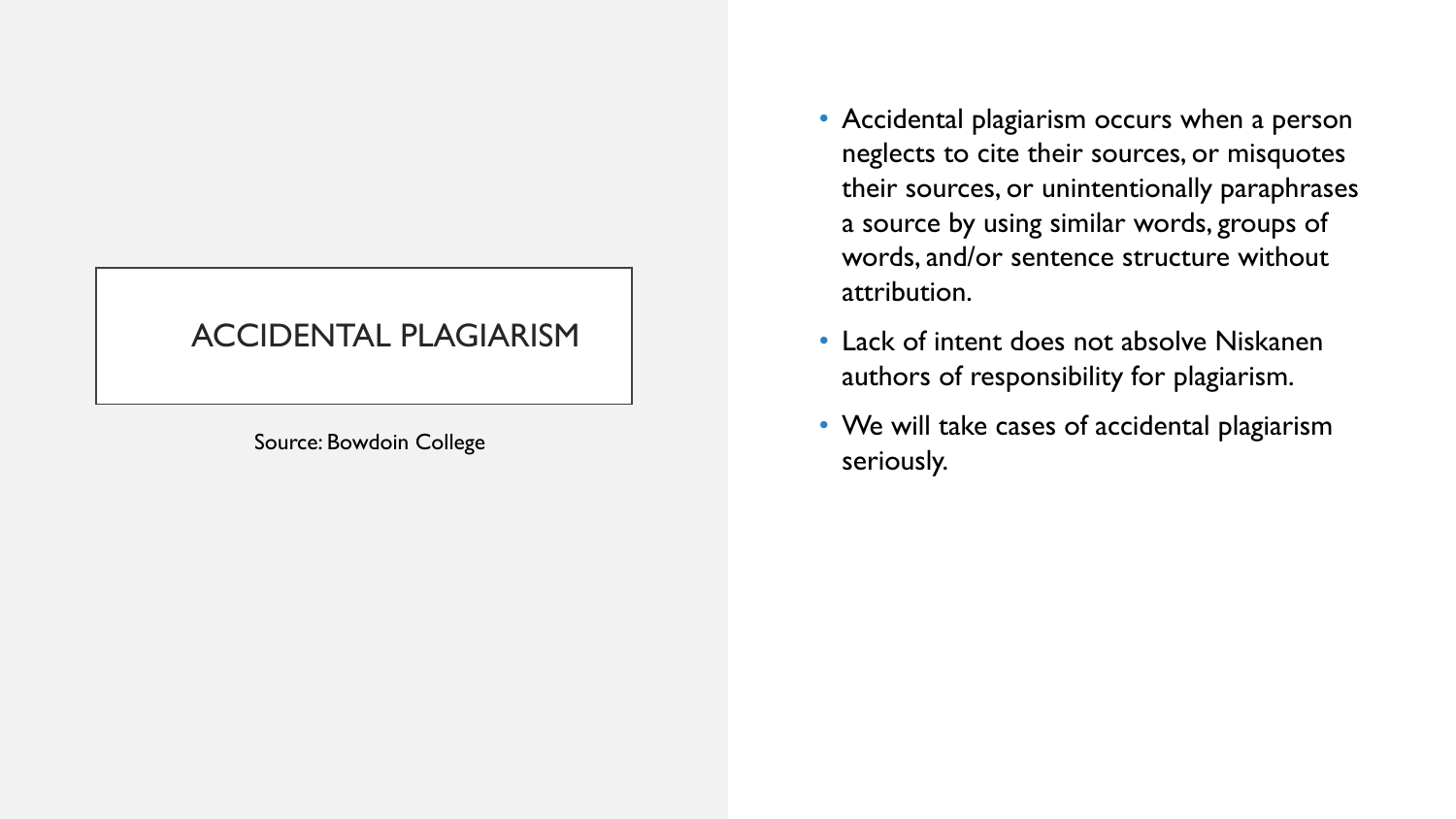### CAN I PLAGIARIZE SOMEONE'S IDEAS?

- Plagiarism isn't just about using someone's words. It also includes repurposing a thought or fact that is not common knowledge
- Put another way (per trademark law): A helpful rule of thumb: if you are either (a) writing prose, (b) displaying a figure, or (c) presenting an idea that isn't common knowledge which you have taken in some way from someone else, then it should be considered plagiarism if there is a "likelihood of confusion" for someone reading the work to believe it is your own rather than someone else's.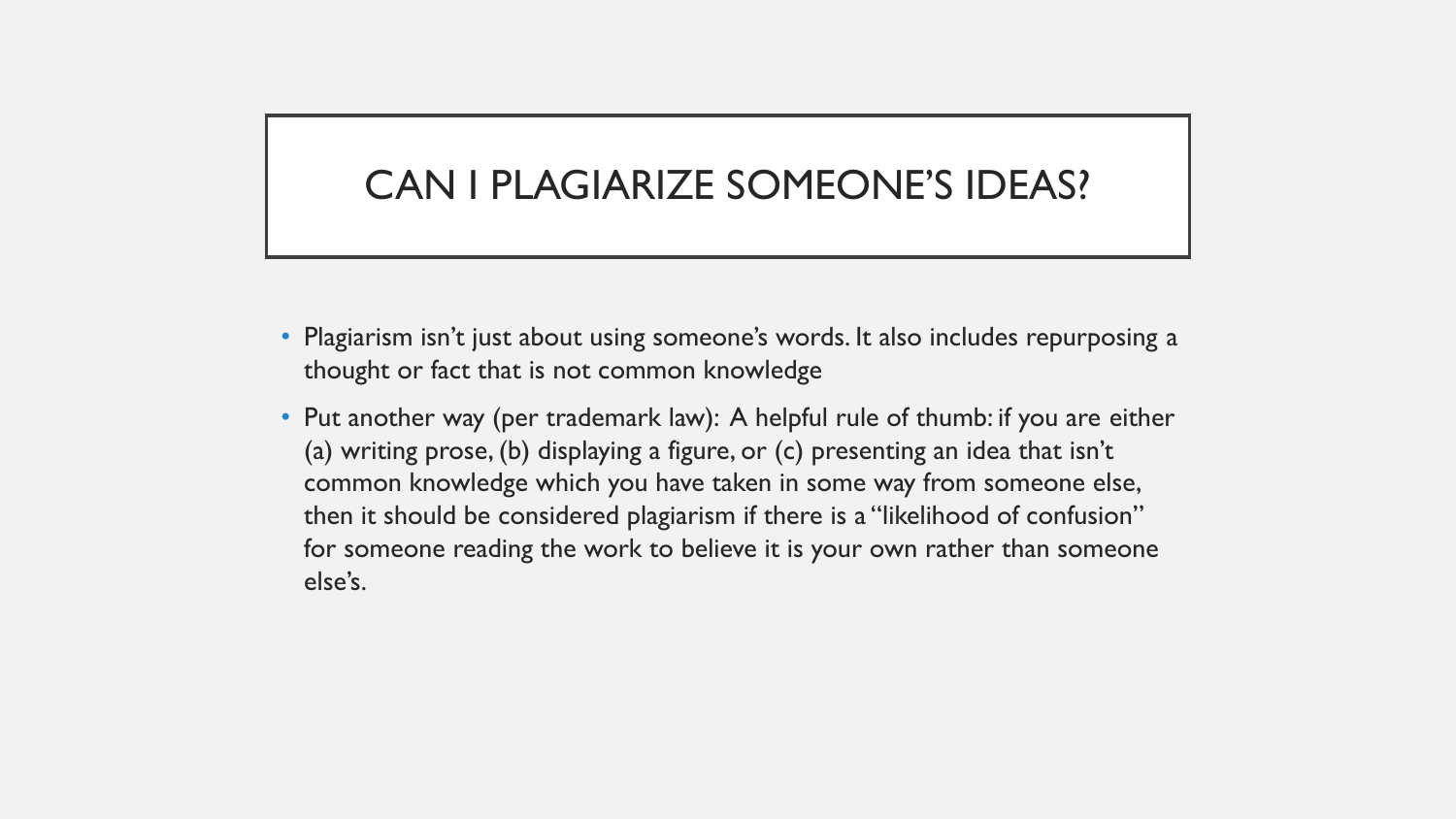### PLAGIARISM AND SOCIAL MEDIA

- Rule of thumb: Link, link, link
- It's generally okay to plagiarize yourself on social media, but don't take ideas, messaging, or quotes from other people and present them as your own. Retweet!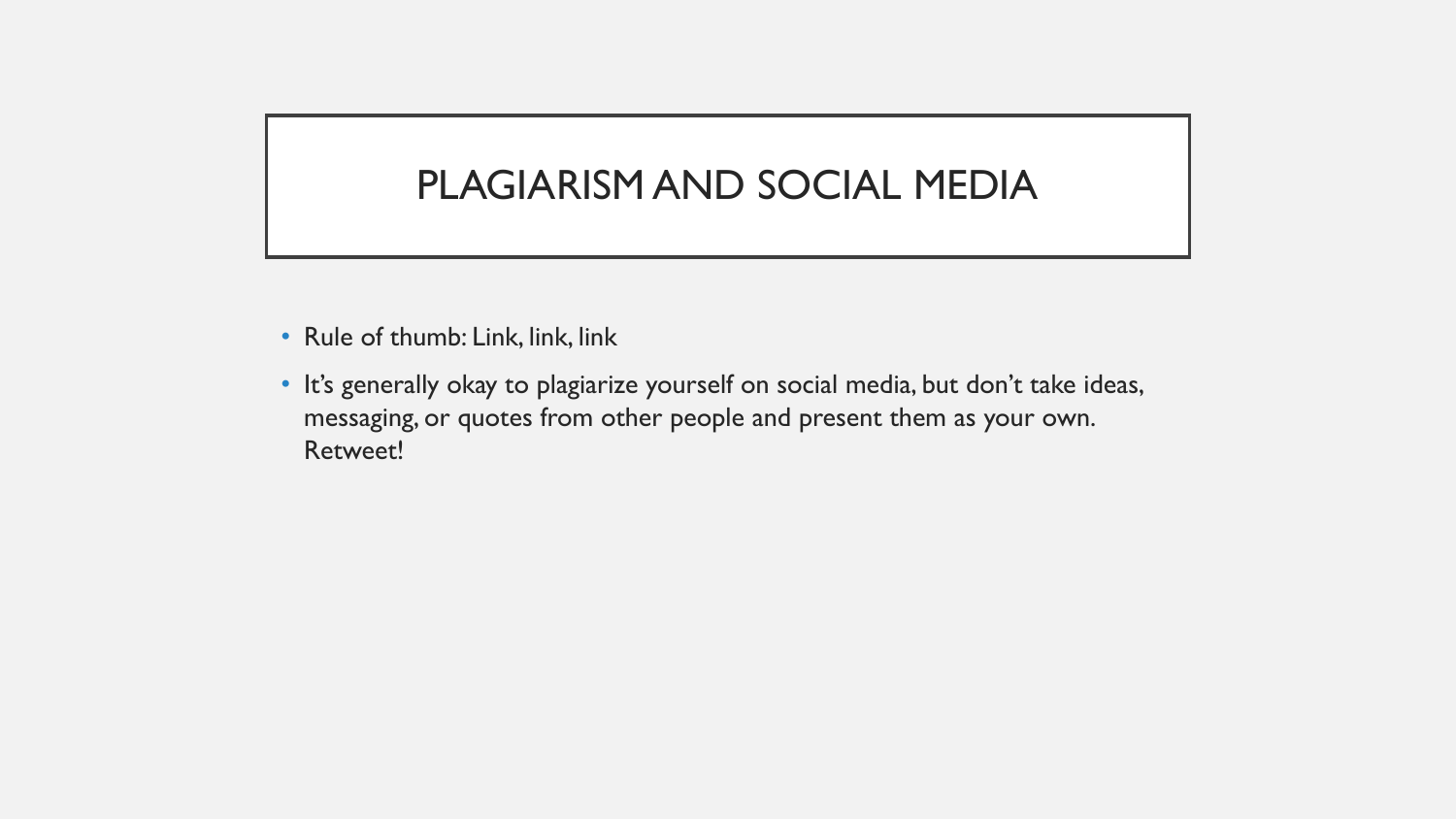#### AVOIDING PLAGIARISM

Original writing

- Reading source material
	- Do not copy and paste from sources
	- If building an outline of source material, cite quotes, passages, and thoughts as if it were the final draft
	- Once finished reading a source, close it, step away for a few minutes, and then paraphrase your understanding of the material after some time has passed
- Schedule time to think!
- When in doubt, link/cite!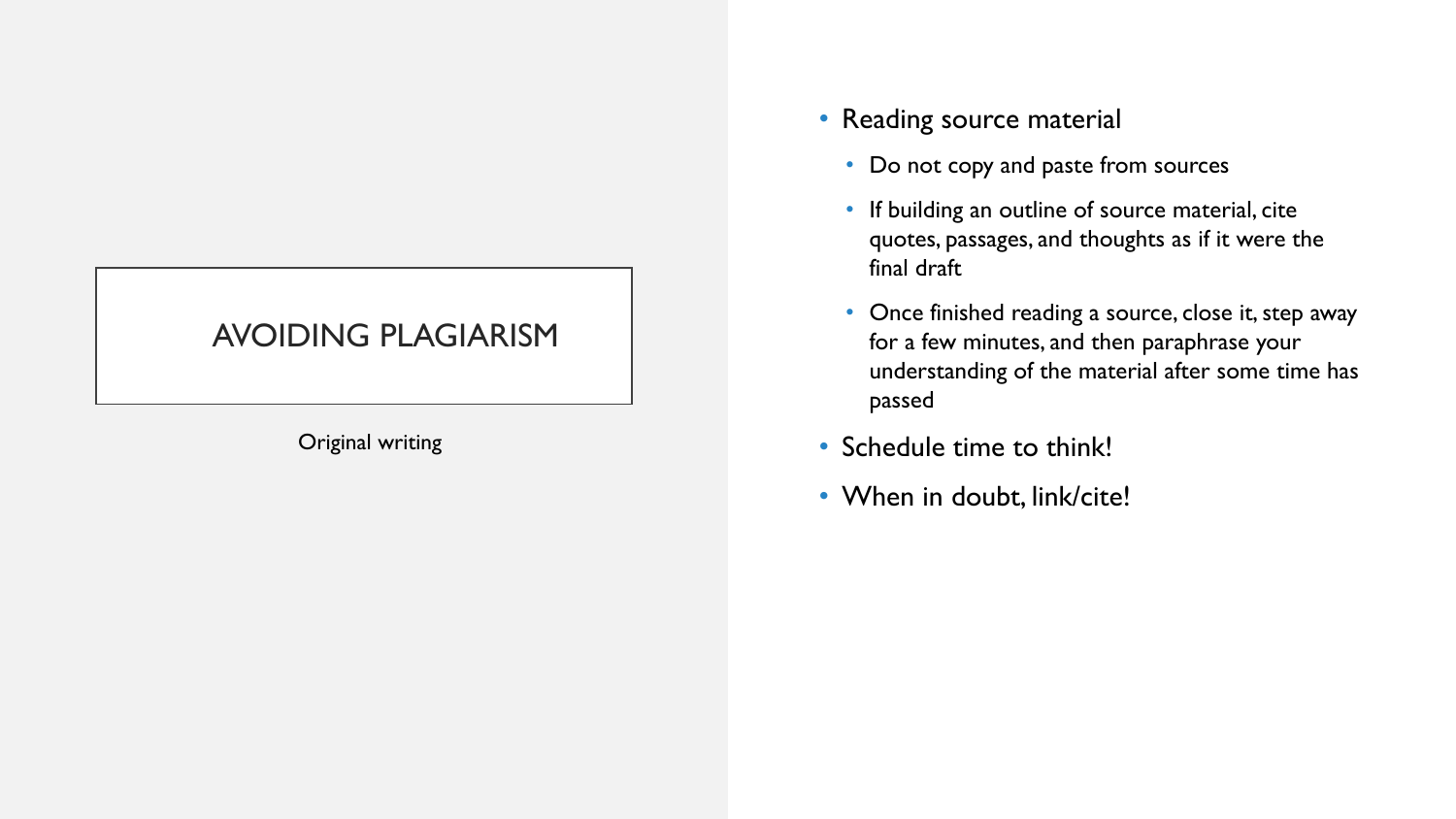### ADDITIONAL CONSIDERATIONS

- Do you understand the material thoroughly enough to write about it? If not, check with your director
- Do you have too much on your plate? Too much work won't allow you to properly digest and analyze sources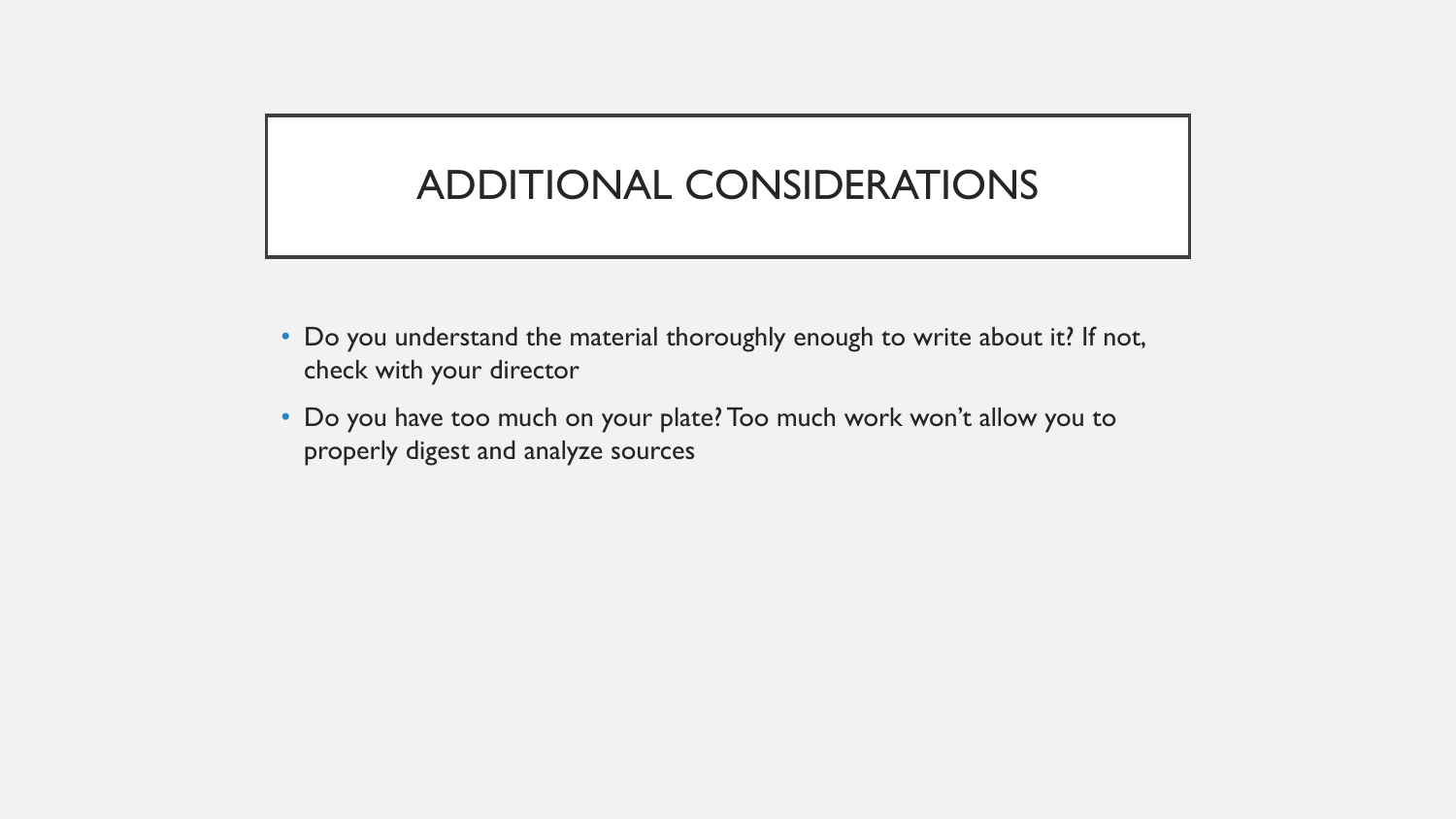#### POTENTIAL CONSEQUENCES: WHAT CAN I EXPECT?

- Expectation of original work
- Violations will be handled on a case-by-case basis, in context
	- All instances of plagiarism must be reported by directors to the VP of Policy and HR
		- If you realize you made an error, notify your director so it can be corrected!
		- If someone else recognizes your error, your director will reach out to talk about the incident.
	- At a minimum, any employee found to plagiarize work **must develop a mitigation plan** to avoid repeated mistakes
- Any work published by the Niskanen Center found to contain plagiarism will be removed from the website; the author may be asked to issue and apology and/or correction
- Offenders may be subject to termination